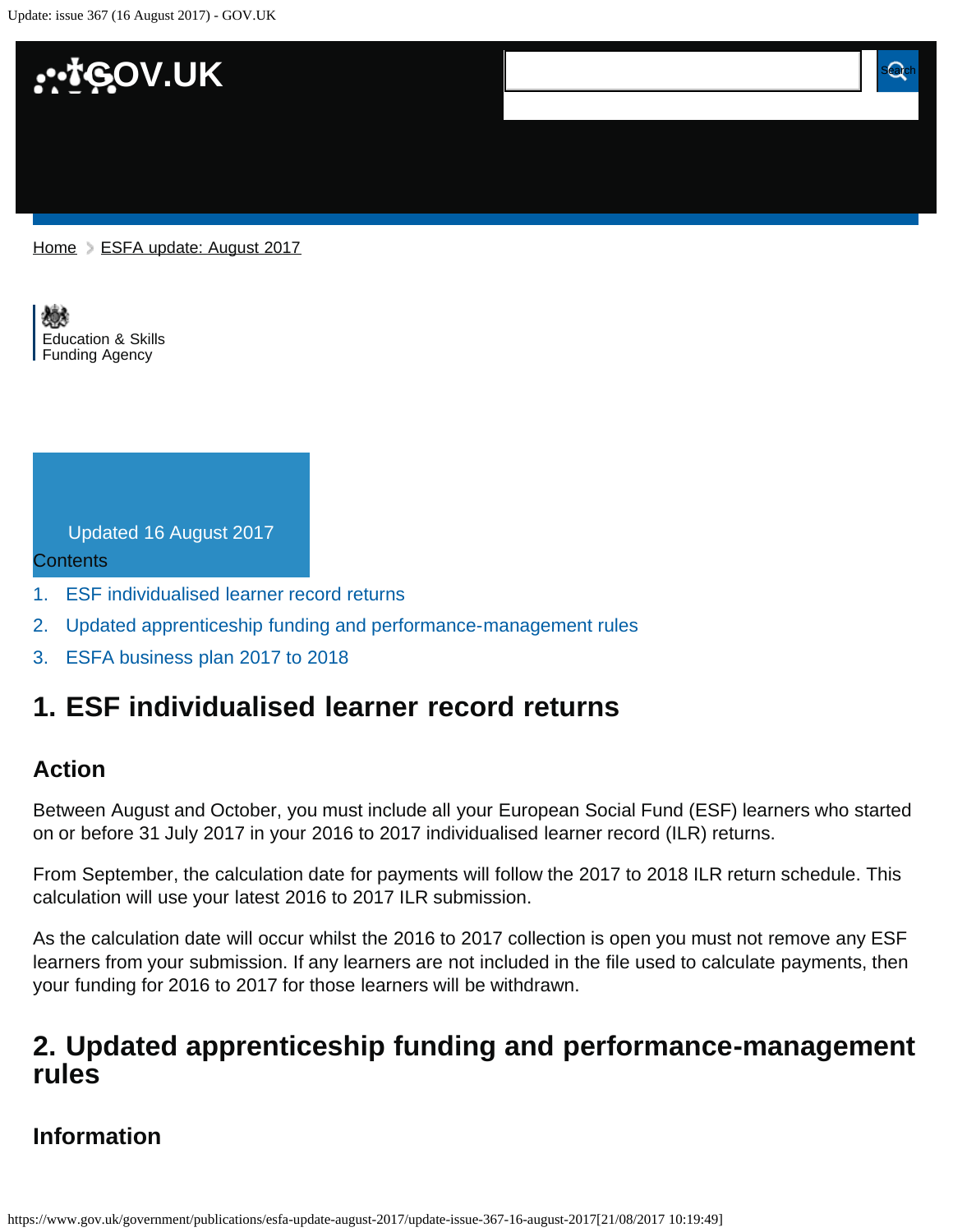We will shortly publish an updated version of the apprenticeship funding and performance-management rules that will apply to apprenticeship starts from 1 May 2017 to 31 March 2019. The only substantive updates are to the performance-management rules; the funding rules have not changed.

This document sets out the funding and performance management rules for the 2017 to 2018 and 2018 to 2019 funding years. For the 2018 to 2019 funding year this document is a draft and we reserve the right to make changes to these rules in line with government policy.

For further information, please visit the *funding rules page* on GOV.UK.

# <span id="page-1-0"></span>**3. ESFA business plan 2017 to 2018**

### **Information**

We have published our **business plan for the financial year 2017 to 2018**. It sets out our:

- key objectives
- operational priorities
- ways of working
- people plan

The business plan highlights how we will support the Department for Education's key objective of reforming the education system.

Is there anything wrong with this page?

#### **Services and information**

**[Benefits](https://www.gov.uk/browse/benefits)** 

[Births, deaths, marriages and care](https://www.gov.uk/browse/births-deaths-marriages)

[Business and self-employed](https://www.gov.uk/browse/business)

[Childcare and parenting](https://www.gov.uk/browse/childcare-parenting)

[Citizenship and living in the UK](https://www.gov.uk/browse/citizenship)

[Crime, justice and the law](https://www.gov.uk/browse/justice)

[Disabled people](https://www.gov.uk/browse/disabilities)

[Driving and transport](https://www.gov.uk/browse/driving)

[Education and learning](https://www.gov.uk/browse/education)

https://www.gov.uk/government/publications/esfa-update-august-2017/update-issue-367-16-august-2017[21/08/2017 10:19:49]